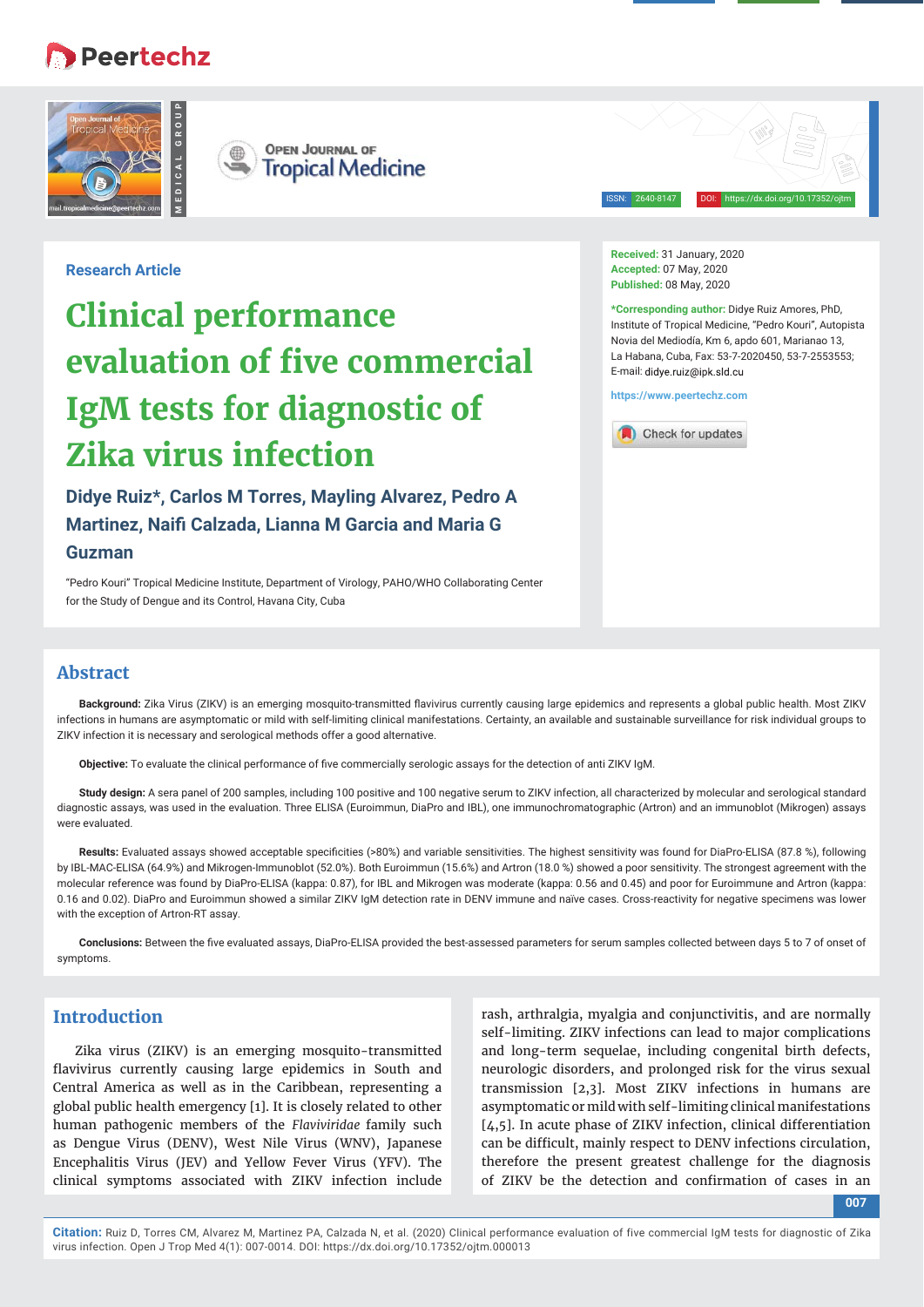environment where DENV infection has spread widely and more countries appear every year in endemic conditions of this disease [4,6].

ZIKV disease it is generally considered a mild infection in most cases. Approximately 80% of ZIKV infections are asymptomatic [7]. Various international organizations led by the WHO, evaluated different ways to establish a diagnostic protocol for ZIKV infection based on the established protocols for the diagnosis of other flaviviruses, with the aim of identifying suitable samples and the most reliable technique with greater specificity and sensitivity. Molecular assays for rapid identification of Zika virus RNA were the first evaluated protocols [8,9], however, these methodologies are expensive to support active surveillance throughout the year. So the search for faster, less complex and less expensive methodologies continues to be a current objective.

Serological diagnosis represent a great challenge due to the high cross-reactivity between flavivirus antibodies [10]. Some studies show that monoclonal antibodies (mAbs) against DENV envelope protein and dengue-immune sera can enhance ZIKV infection [11-13] , suggesting the possibility that previous DENV infection may rise the risk and severity of congenital ZIKV infection and consequent fetal microcephaly [14]. To know that ZIKV infections have a clinical relevance in suspected pregnancy women, an available and sustainable laboratory surveillance system based on specific and reliable serological methods is needed [15]. Currently, there is no a reference serological test for the use by evaluating laboratories. Neutralization test as serological gold standard technique has shown cross-reactivity as well as other applied methodologies, making it more difficult the case classification and evaluating process of new commercial assays that come onto the international market.

Here we evaluated 5 commercially available serologic assays for the detection of IgM anti ZIKV with a variety of immunoassay performances, such as: indirect ELISA, Capture ELISA, immunoblot and immunochromatographic.

# **Material and Methods**

#### **Serum specimens**

Samples were submitted to the National Reference Laboratories of the Institute of Tropical Medicine "Pedro Kouri", (IPK) of Havana, Cuba. DENV and ZIKV positive cases were obtained from Arbovirus surveillance established by Public Health Ministry and IPK. DENV sera were collected in a period before 2015, while ZIKV sera were collected from the outbreak presented in our country at 2016. The rest of sample panel, belong to IPK serum bank, were collected before 2015. Ethical statement was obtained from the Ethics Review Committee of IPK Institution.

The sera panel is constituted by 200 samples: a) Group 1: 100 sera collected from ZIKA patients at early

convalescent phase of illness (days 5 to 7). Acute phase sera collected of these patients in the first three days of illness were positive by ZIKV RealTime-PCR [8]. ZIKV-positive cases were

classified as DENV-immune cases with detectable IgG anti-DENV (IgG  $\geq$  20) and DENV-naïve cases with no detectable IgG anti-DENV antibodies (IgG < 20), as determined by DENV EIM assay [16,17]. b) Group 2: constituted by sera collected from 30 confirmed DENV infection patients by DENV-PCR [18] and IgM Capture ELISA  $[19]$  and classified as 10 DENV-2, 10 DENV-3 and 10 DENV-4 cases. From them, 10 suffered a primary and 20 DENV secondary infection as determined by EIM [17,20]. These sera were collected at days 5 to 7 of fever onset. c) Group 3:constituted by 70 sera collected from 40 healthy blood donors with no detected DENV IgM or IgG antibodies as determined by IgM Capture ELISA and EIM [17,20] and 30 individuals with a positive antibody response to other viral diseases: 8 sera collected two week after vaccination from YF vaccinated individuals and with a positive IgM/IgG anti-YFV antibodies by YF-MAC-ELISA and EIM [21]; 8 sera collected from CHIK confirmed cases ( $\geq$  day 5) and with positive IgM anti-CHIKV by MAC-ELISA (PAHO protocol) [22], 7 sera collected from confirmed hepatitis A virus cases ( $\geq$  day 5) with positive IgM anti-HAV by MAC-ELISA reference at IPK [23] and 7 sera collected from rubella virus confirmed cases (≥ day 5) by commercial SIEMENS IgM/IgG serology assays [24]. All samples from group 3 were tested by DENV serological references [16-20], showing negative IgM/IgG anti DENV.

#### **Reference Assays**

#### **Molecular Reference**

**ZIKV RealTime-PCR (ZIKV-RT-PCR):** Was developed using the second set of primers and probe (primers ZIKV 1086 - ZIKV 1162c, probe ZIKV 1107-FAM) published by Lanciotti and colleagues in 2008 [8].

#### **Serological References**

**Capture IgM ELISA Assay (MAC-ELISA):** MAC-ELISA for the detection of IgM dengue antibody was performed as previously described by Vazquez et al., 2014 [20] . A serum sample was considered positive when the optical density ratio (OD ratio) was ≥2. This value was calculated as P/N where P represents the OD of each serum sample and N represents the mean OD of the negative control wells.

#### **ELISA Inhibition Method (EIM)**

EIM for the detection of IgG dengue antibody was performed as previously described by Vazquez et al., for the use of paired sera [17] and monosera [16] . The inhibition percentage was calculated as:

Inhibition%= [1−(OD sample/OD negative control)]×100

The antibody titer of each serum was considered as the highest dilution with a percentage of inhibition ≥50.

A serum with a percentage of inhibition <50 was considered negative for IgG dengue antibodies (<20).

**Evaluated Assays:** The ZIKV IgM immunoassays (IBL-MAC-ELISA, Euroimmun-ELISA, DiaPro-ELISA, Artron-RT and Mikrogen-Immunoblot) were evaluated using the serum panel

**008**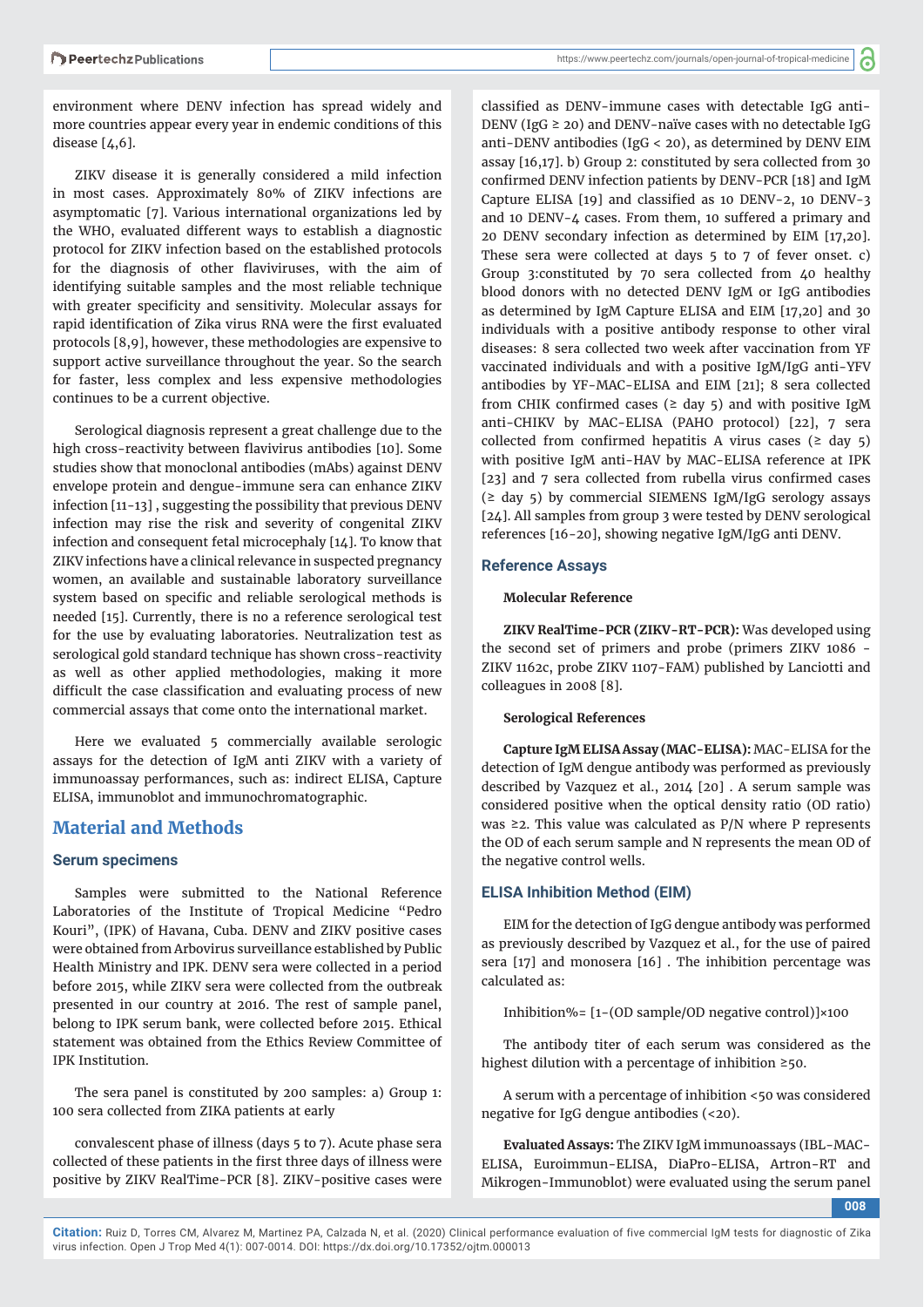of 200 samples. Due to the few availability of IBL-MAC-ELISA kit, was an evaluated using 174 serum sample. Manufacturer`s protocol was followed in each case.

**IBL-MAC-ELISA:** Zika virus IgM micro-capture ELISA (Ref 30113441; IBL International, Germany) is an enzyme immunoassay for the qualitative determination of IgM class antibodies ZIKV in human serum or plasma. The kit uses an unspecified ZIKV antigen conjugated to horseradish peroxidase. Briefly, in the ZIKV IgM coated microplate, 100 uL standards/controls and diluted samples (1+100) were added into their respective wells, leaving well A1 for the substrate blank (no samples and conjugate). After 1 h incubation at 37°C and three time washers with phosphate-buffered saline 0.2 M, 100 uL of peroxidase labeled ZIKV antigen was added. Plates were incubated at 37°C for 30 min. Washers were repeated as above and 100 uL of TMB substrate solution was dispense into the well, including A1. After 15 min incubation at room temperature (18-25°C) in the dark, the reaction was stopped with 100 uL of 0.2 mol/L sulfuric acid. Optical absorbance was measured using a Microplate Photometer (ChemWell model: 2910, Software 6.4) at 450/620 nm. The cut-off is the mean absorbance value of cut off control determinations. Units (U) were expressed in: sample (mean) absorbance value × 10 /cutoff. U > 11 was considered positive, between 9 and 11 equivocal and <9 negative case.

**Euroimmun-ELISA:** Anti-Virus Zika IgM ELISA (EI 2668- 9601 M; EUROIMMUN, Germany) kit is based on standardized reagents and microtitre plates coated with recombinant ZIKV-NS1. Briefly, sera diluted 1: 101 in sample buffer were added to wells and allowed to react for 1 h at  $37$  °C. Previously, sera were pre-incubated with sample buffer containing IgG/ rheumatoid factor (RF) absorbent to remove class IgM RF from the sample. This step prevents RF-IgM from reacting with specifically bound IgG (leading to false IgM positive results). Bound antibodies were detected by applying goat anti-human IgM peroxidase conjugate for 30min at room temperature, followed by staining with tetramethylbenzidine for 15 min. The enzymatic reaction was stopped by the addition of one volume of 0.5 mol/L sulphuric acid. Colour intensity of the enzymatic reaction was determined photometrically (ChemWell model: 2910, Software 6.4) at 450 nm with reference 620 nm, resulting in extinction values. A signal-to-cut-off ratio (extinctionsample/extinctioncalibrator) was calculated for each sample. Ratio< 0.8 negative cases, between 0.8 and 1.1 equivocal and  $\geq$  1.1 positive cases.

**DiaPro-ELISA:** Enzyme ImmunoAssay ZIKV IgM (Ref ZIKVM.CE LOT1116; Diagnostic Bioprobes, Italy) detected qualitative IgM antibodies to ZIKV in human serum and plasma. This kit assay is based on standardized reagents and microtitre plates coated with ZIKV-specific synthetic NS1. Briefly, 50 uL of neutralizing reagent (containing goat anti-IgG) in all wells, leaving well A1 for the substrate blank (no samples and conjugate). Additionally, 100 uL of negative control (in triplicate), single positive control and diluted 1: 101 samples were added. After 1 h at 37°C and 4-5 washing cycles with phosphate-buffered saline 10 mM with 0.05% Tween 20,

100 uL of anti-human IgM polyclonal antibody peroxidase conjugate was added into the wells. After 1 h incubation at 37 °C and similar washing cycles as above, 100 uL of chromogen/ substrate were dispense in all wells, including A1 and followed by an incubation period at room temperature for 20 minutes. The reaction was stopped with 100 uL of 0.3M sulphuric acid. Optical absorbance was measured using a Microplate Photometer (ChemWell model: 2910, Software 6.4) at 450/620 nm. Results are expressed as signal to cut-off ratios (S/CO). Ratio <0.9 negative cases, between 0.9 and 1.1 equivocal and >1.1 positive cases.

**Artron-RT:** Artron One Step ZIKV test (A03-34-322; Artron, Canada) is a qualitative and immunochromatographic assay to the detection of IgG/IgM antibodies to ZIKV in human serum, plasma and whole blood samples. A ZIKV antigen conjugated to a colloidal gold is deposited on the conjugate pad. A unique combination of IgG and IgM antibodies is immobilized on the test zone (line 2 and line 1) of the nitrocellulose membrane, as two individual test lines (IgG line and IgM line) in the test window of the test device. When the sample is added, the gold-antigen conjugate is rehydrate and the ZIK IgG and/or IgM antibodies, if any in the sample, will interact with the gold conjugated antigen. The complex will migrate towards the test window until the test zone, where it will be captured by the relevant anti human IgG and/or IgM, forming a visible pink line, indicating a positive result. If ZIKV antibodies are not present in the sample, no pink line will appear in the test zone, indicating a negative result. After the test is completed, a control line should always appear at the control zone (C). The absence of a pink line in control zone is an indication of an invalid result.

**Mikrogen-Immunoblot:** RecomLine Tropical Fever IgM immunoblot assay (GARLTF001ES; Mikrogen Diagnostik, Germany) uses recombinant envelope glycoprotein and NS1 antigens. Highly purified recombinant antigens are fixed on nitrocellulose membrane strips. Briefly, test strips are incubated with diluted serum samples and the specific antibodies bind to the pathogen antigens on the strips. Unbound antibodies are then flushed away. In a second step, the strips are incubated with anti-human immunoglobulin antibodies (IgG and/or IgM), which are coupled to horseradish peroxidase. Unbound conjugate antibodies are then flushed away. Specifically bound antibodies are detected with the staining reaction catalyzed by the peroxidase. If an antigen-antibody reaction has taken place, a dark band will appear on the strip at the corresponding point. The reaction control is located under the strip number, and must demonstrate a reaction for each serum sample. If this does not appear the strip is considerate invalid. Cut off control band allows the assessment of the reactivity of each antigen band. Mikrogen assay can defines three different infections (DENV/CHIKV/ZIKV) with the combination of IgM/IgG responses, classifying the cases in: ZIKV positive, Flavivirus positive suspected of ZIKV or DENV infection, Flavivirus positive without differentiation between ZIKV and DENV infection, or CHIKV positive. For this assay we evaluated only the IgM response to ZIKV infection and following an algorithm of positives, negative or invalid test.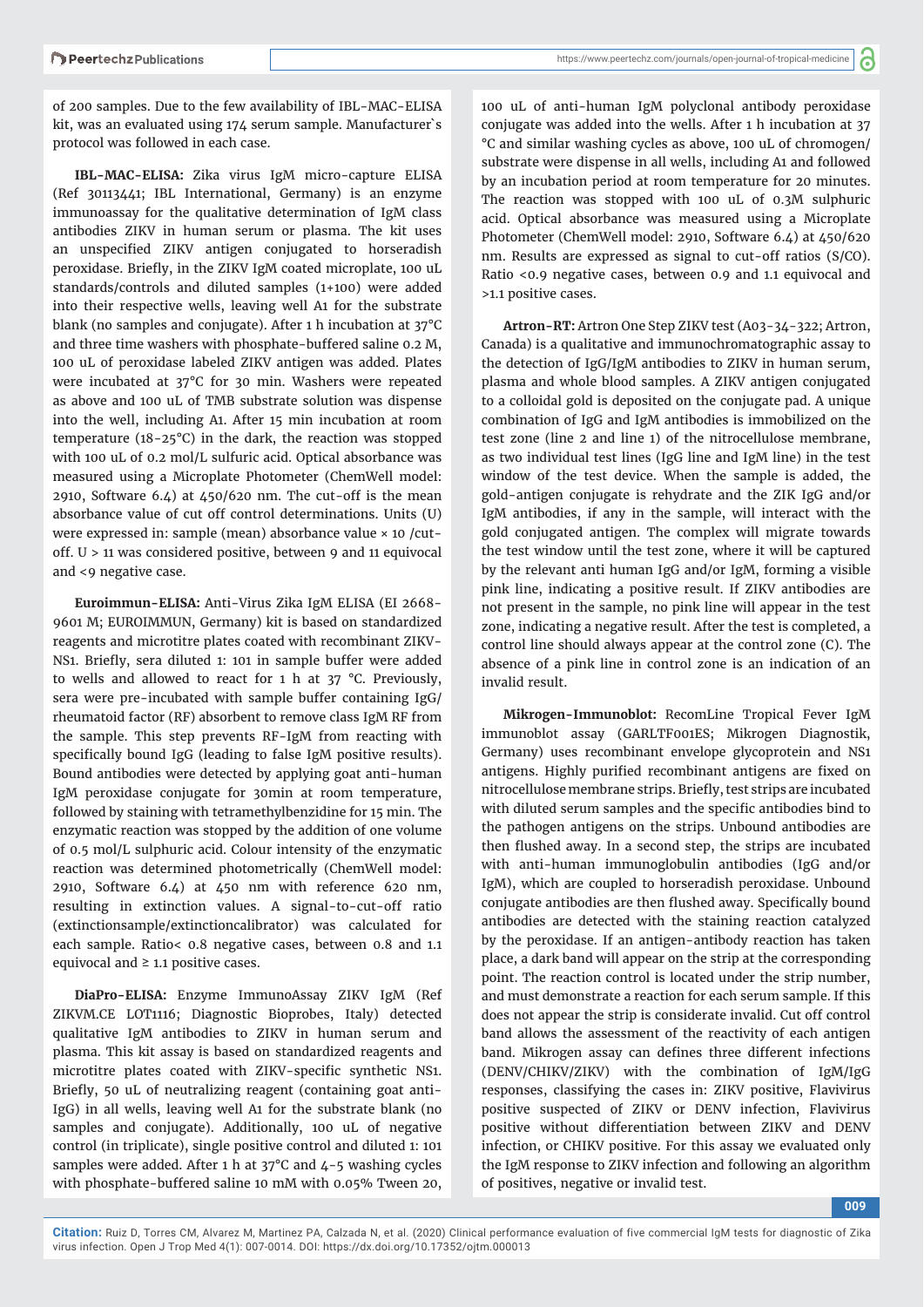#### **Statistical analysis**

Sensitivity, specificity and kappa index with 95 % confidence interval were calculated using Epidat version 3.1 (2006, OPS/OMS) in agreement with molecular reference. For the determination of the functional parameters by each commercial test were used the analysis of simple diagnostic tests (sensitivity and specificity), which include a 95% confidence interval. In addition, the analysis of the agreement between the molecular reference and assessed assays, *Kappa index* (*k*), was done with similar 95% confidence interval (*k<*0.40: No acceptable, *k* 0.40-0.75: Acceptable and *k≥* 0.75: Excellent). For IgM detection ratio in cases with or without immunity to DENV and cross-reactivity in samples with infections not related to ZIKV, the comparison of independent proportions analysis was used, determining the significant levels (*p*) among the different groups of samples (*p*< 0.05 it is a statistically significant difference,  $p > 0.05$  it is not significant difference). Also for tables/pictures EXCEL program was used ( Office 2010).

#### **Results**

*Results of ZIKV IgM detection by each assays.* ELISA commercial tests provided algorithms that resulted in positive, negative, or equivocal cases while immunochromatographic and inmunoblot assays showed positive and negative results. Table 1 showed the IgM detection for each evaluated assays in front to study panel. IBL-MAC-ELISA was the one test that only tested 174 specimens (100 ZIKV positive, 20 DENV positive, 40 healthy donors, 8 YF vaccinated and 6 IgM positive to CHIKV) by insufficient determinations.

IqM detection parameters (sensitivity, specificity and kappa). The specificity of the evaluated systems was higher than 80% while the sensitivity was variable. Figure 1 shows the sensitivity of the ELISA kits: IBL (64.9%, 95% confidence interval: 54.7-75.1), Euroimmun,  $(15.6\%, 95\%$  confidence interval:  $7.8-23.4$ ) and DiaPro (87.8 %, 95% confidence interval: 80.8-94.8). Artron-RT and Mikrogen-Immunoblot methods showed sensitivities of 18.0% (95% confidence interval: 9.97-26.03) and 52.0%

| <b>Table 1:</b> Results of ZIKV IgM detection using five commercial immunoassays. |                |                      |     |                          |                 |                |             |             |                |                     |                  |                |                                |                |
|-----------------------------------------------------------------------------------|----------------|----------------------|-----|--------------------------|-----------------|----------------|-------------|-------------|----------------|---------------------|------------------|----------------|--------------------------------|----------------|
| <b>Speciments</b>                                                                 | Sample Numbers | <b>IBL-MAC-ELISA</b> |     |                          | Euroimmun-ELISA |                |             |             |                | <b>DiaPro-ELISA</b> | <b>Artron-RT</b> |                | Mikrogen-<br><b>Immunoblot</b> |                |
|                                                                                   |                | Pos                  | Neg | Equiv                    | Pos             | Neg            | Equiv       | Pos         | Neg            | Equiv               | Pos              | Neg            | Pos                            | Neg            |
| ZIKV confirmed cases                                                              | 100            | 61                   | 33  | 6                        | 15              | 81             | 4           | 86          | 12             | 2                   | 18               | 82             | 52                             | 48             |
| Healthy blood donors                                                              | 40             | 4                    | 35  |                          | $\Omega$        | 40             | $\Omega$    | $\mathbf 0$ | 40             | $\Omega$            | $\Omega$         | 40             |                                | 39             |
| DENV confirmed<br>cases                                                           | 30             | и                    | 19  | $\Omega$                 | $\Omega$        | 27             | 3           | $\mathbf 0$ | 29             |                     | 14               | 16             | 5                              | 25             |
| YF vaccinated<br>individuals                                                      | 8              | $\mathbf 0$          | 8   | $\Omega$                 | 0               | 8              | $\mathbf 0$ | $\mathbf 0$ | $\overline{7}$ |                     |                  | $\overline{7}$ | 0                              | 8              |
| CHIKV positive cases                                                              | 8              | 0                    | 6   | $\Omega$                 | $\Omega$        | 8              | 0           | $\mathbf 0$ | 6              | 2                   |                  | $\overline{7}$ | $\Omega$                       | 8              |
| <b>HAV</b><br>positive cases                                                      | 7              | $\sim$               | ۰   |                          | $\Omega$        | $\overline{7}$ | $\Omega$    |             | 6              | $\Omega$            | $\Omega$         | $\overline{7}$ |                                | 6              |
| Rubella positive cases                                                            | 7              | $\sim$               | ۰   | $\overline{\phantom{a}}$ | $\Omega$        | 6              |             | $\mathbf 0$ | $\overline{7}$ | $\Omega$            | $\Omega$         | $\overline{7}$ | $\Omega$                       | $\overline{ }$ |
| <b>TOTAL</b>                                                                      | 200            | 66                   | 101 |                          | 15              | 177            | 8           | 87          | 107            | 6                   | 34               | 166            | 59                             | 141            |

Equivocal samples were excluded from the analysis due to a lack of retest possibilities for all the evaluated assays. Consequently, IBL-MAC-ELISA excluded 7 equivocal samples, Euroimmun-ELISA 8 samples and DiaPro-ELISA 6 samples.



Figure 1: Sensitivity and specificity percentages of the evaluated assays (principal axis). Agreements with reference molecular standard (ZIKV-RT-PCR), representing by *kappa index was included ( secondaryaxis).*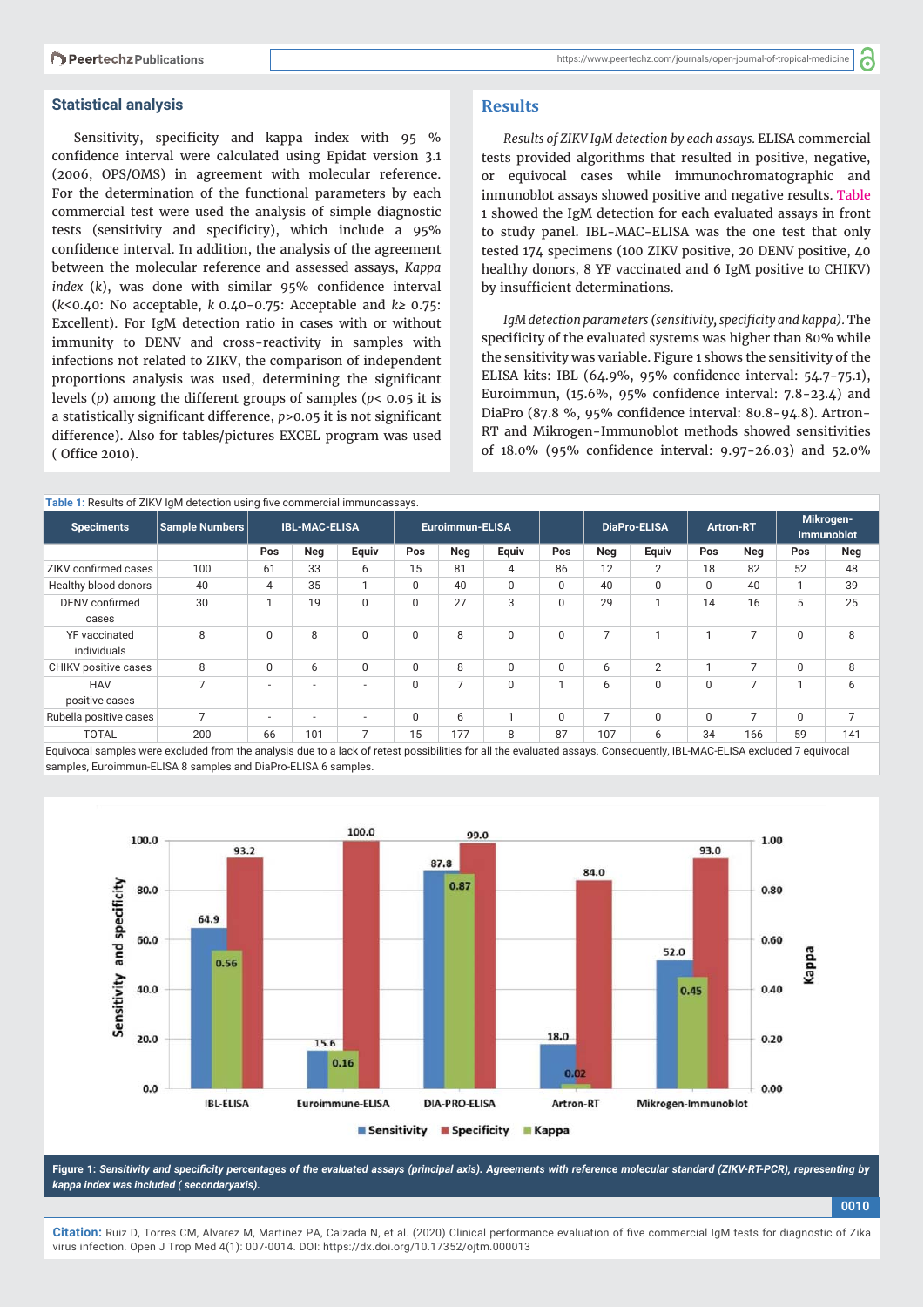(95% confidence interval : 41.7-62.3) respectively. Euroimmun (100%, 95% confidence interval: 99.5-100.0) and DiaPro (99.0%, 95% confidence interval:  $96.4$ -100.0) showed the highest specificities, followed by IBL (93.2%, 95% confidence interval:  $86.67 - 99.63$ ) and Mikrogen (93.0%, 95% confidence interval:  $87.5 - 98.5$ ). Artron showed the lowest specificity (84.0%, 95% confidence interval: 76.3-91.7).

The statistical analysis indicated that Diapro-ELISA was significantly more sensitive than the other assays ( $p = 0.000$ ) while no differences between IBL and Mikrogen (p= 0.094) and between Euroimmun and Artron assays (p= 0.800) were found. The highest agreement with reference molecular assay was presented by DiaPro-ELISA with a kappa index of 0.87, following by IBL and Mikrogen who showed moderate agreements with kappa values of 0.56 and 0.45 respectively. For Euroimmun and Artron tests, kappa values were poor (kappa: 0.16 and 0.02).

*DENV-immune and DENV-naïve IgM detection.* The IgM detection in ZIKA confirmed cases exposed (DENV-immune) or not (DENV-naïve) to a previous DENV infection was analysed. The equivocal ZIKV cases were also excluded of this analysis. DiaPro and Euroimmun showed a similar ZIKV IgM detection rate both in DENV immune (87.0 %: 13/15 / 15.7 %: 13/83) and naïve (88.0 %: 73/83/ 15.4 %: 2/13) cases. On the other hand, IBL detected 59.5 %: 47/79 and 93.3 %: 14/15, Mikrogen 45.8 %: 39/85 and 87.0 %: 13/15, and finally, Artron-RT 21.2 %: 18/85 and 0 %: 0/15.

*IgM cross-reactivity in non ZIKV specimens.* Evaluating the cross-reactive IgM in non ZIKV specimens (Figure 2), we observed the highest reactivity for Artron-RT assay, which presented a 46,7% (14/30) to DENV cases, 12.5% (1/8) to YF vaccinated individual and 12.5% (1/8) to CHIKV cases. Also, According to DENV cases, only in secondary infection crossreactive IgM was observed. The others four commercial assays had a low reactivity with non ZIKV panel: IBL-MAC-ELISA only

showed a 5 % (1/20) to DENV cases, DiaPro a  $14.3\%$  (1/7) to HAV cases and Mikrogen a 16.7% (5/30) and 14.3 % (1/7) to DENV (only secondary DENV cases) and HAV cases respectively. Euroimmun-ELISA had not cross-reactive IgM in any negative specimens.

#### **Discussion**

Molecular assays for the early and rapid identification of ZIKV RNA have been developed [25], taking into account the low ZIKV viral load and the short period of detectable viraemia [26,27]. The development of commercial immunoassays for serological detection is more challenging due to the high cross-reactivity among the antibodies to flaviviruses  $[8,11,12]$ .

Here, five commercial serological assays were evaluated in terms of sensitivity and specificity. Of them, DiaPro-ELISA showed the highest value of sensitivity (87.8%) and the best agreement with molecular reference (kappa: 0.87) while Euroimmun ELISA showed the lowest sensitivity (15.6%). Similar results were reported by Pasquier, et al. [28], with highest figure of sensitivity for DiaPro compared to Euroimmun ELISA and IgM detected for longer time. Similarly, L'Huillier, et al. [29] and Granger, et al. [30], reported a low ZIKV IgM sensitivity for Euroimmun assay with figures of (29.8%) and 20.7 % respectively ELISA. In the same way, the sensitivity value of Euroimmun presented by Kikuti, et al. [31], it is comparable to our result  $(12.5\%)$ . In general, specificity was higher than 80% in all tests but indirect ELISA systems presented the highest values (Euroimmun: 100% and DiaPro: 99%), possibly due to the use of specific NS1 antigens. Between them, we found difference in IgM detection. First, we think that conjugate reagents used in both tests are highly specific for the capture of IgM antibodies presented in the serum but the anti-human IgM polyclonal conjugate used as design by DiaPro assay have more opportunity to bind IgM antibodies by several epitopes. Therefore, the number of IgM captured by DiaPro would be more. Second, some studies have been showed

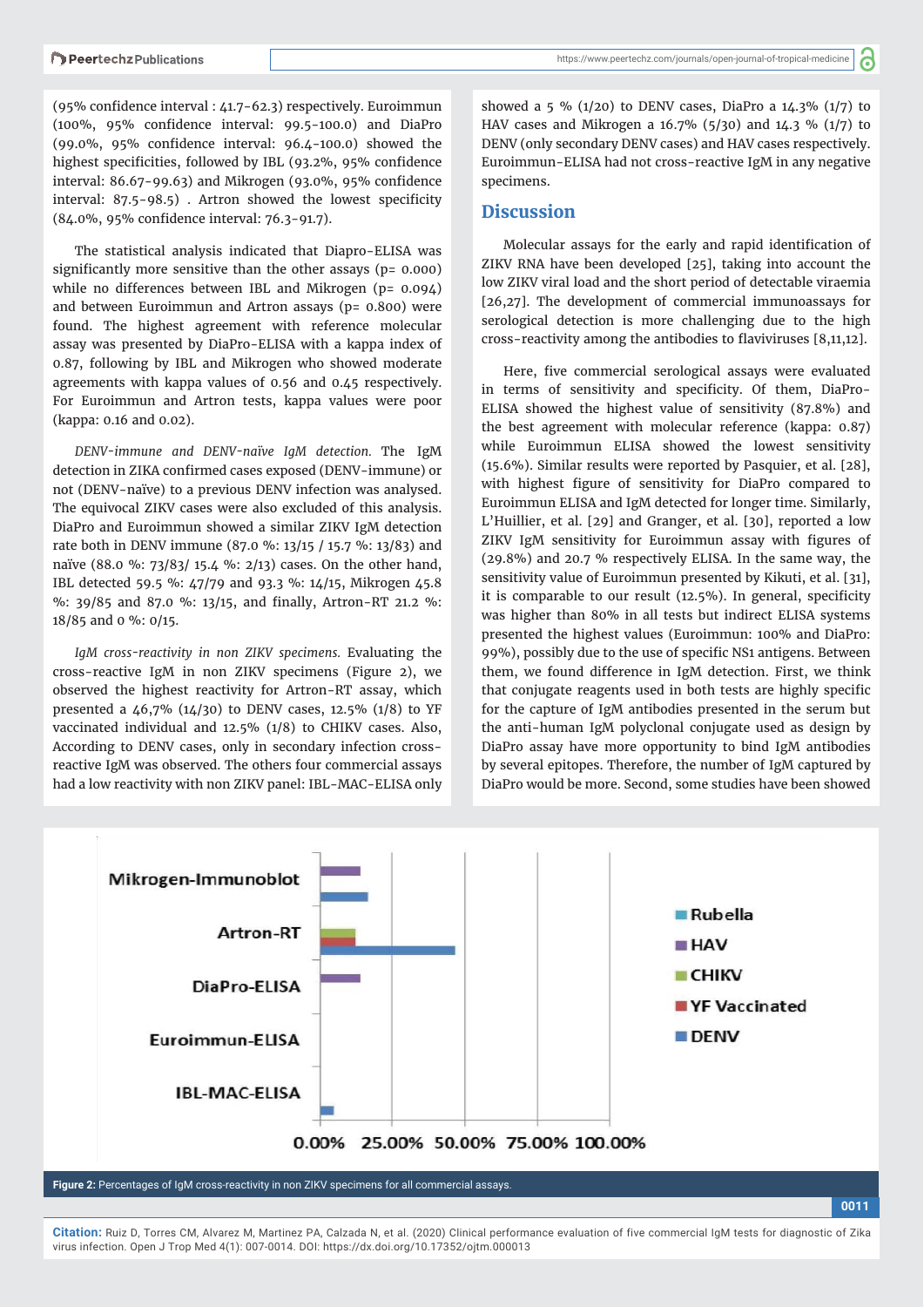the capacity of serum samples antibodies to bind linear peptide sequences and this recognition can be more efficiently if these sequences would be flanked by additional amino acids [32,33] . It would be possible that higher sensitivity of DiaPro could be due to high recognition levels of synthetic NS1 antigen by serum antibodies than recombinant NS1 antigen used by Euroimmun assay.

Respect to MAC-ELISA system (IBL), a sensitivity of 64.9 % and a specificity of 93.2 % were observed. Previous studies demonstrate that this type of system can show higher values of sensitivity and specificity. Safronet, et al. [34], evaluated three MAC-ELISA tests and reported sensitivity values between 57 % to 100 % and specificity values between 60 % -100%. They reported that InBios MAC-ELISA showed comparable results to the CDC-MAC-ELISA [35]. Balmaseda, et al. [36], evaluated two MAC-ELISAs showing sensitivities between 70%-95% and specificities higher than 80%. In the same year, Alison, et al. evaluating three commercially available Zika IgM, found sensitivities between 62.5%-82.8% and similar specificities higher than 80 %. We think that these MAC-ELISA systems would improve in sensitivity parameter working in the ZIKV antigen. Some studies are demonstrated a better specificity recognition of several purified antigens by MAbs and serum antibodies from ZIKV infection cases [13,33,37]. Mishra, et al. [26], working with a highly specific epitope for ZIKV located within the NS2B protein and adapting this NS2B peptide with a biotinylated ELISA system, they obtained excellent sensitivity (96%) and specificity (94%) values from serum of ZIKV infection patients. Also, Rockstroh, et al. [38], using a recombinant protein from mutate highly conserved fusion loop domain of ZIKV envelope (E) protein, found good values of sensitivity (87.5 %) and specificity (94.2%) measured by ELISA system from ZIKV infection patients.

Artron-RT showed a very low sensitivity. The immunochromatographic tests may improve their sensitivity and specificity by the use of specific antigens and nanotechnology. An study by Bosch, et al. [39], showed an immunochromatographic test that differentiate between the four DENV serotypes and ZIKV, using a pair of specific MAbs to detect NS1 protein and conjugated gold nanoparticles. They do not observe cross-reaction between viral agents and observed values of sensitivity and specificity of 81% and 86% respectively. To develop specific NS1 MAbs they performed linear peptide epitopes. In a recently study, Soren, et al. [40], using ZIKV overlapping oligopeptides by microarray chips found 22 antibody target regions reacted exclusively with one or more ZIKV sera pools, 13 recognized by IgM and 9 by IgG, representing a truly ZIKV-specific region for serological diagnostic.

Mikrogen assay could also be improved in the IgM detection. We observed slight bands in the recognition of IgM by ZIKV NS1 recombinant, bands that were visible but sometimes don't overcome the intensity of the cut off band, which speak about of lowers IgM detection levels (low recognition) by the used NS1 recombinant protein or manufacturer must readjust cut off detection for insure the positivity of ZIKV cases.

Analyzing the IgM detection in ZIKV cases immune or not to a previous DENV infection, the best results were observed for the indirect ELISA tests, with no differences between them. This result suggest that the system sensitivity is not affected by the presence of antibodies to a previous flavivirus infection as DENV, although in case of Euroimmun ELISA the presented problem was in the sensitivity levels of IgM detection. Contrary, IBL and Mikrogen kits presented the higher IgM detection for ZIKV cases DENV naïve than ZIKV cases DENV immune, which could be due to higher levels of cross-reactive IgG antibodies presented in serum of ZIKV cases DENV immune, representing interference in the recognition between ZIKV IgM antibodies and antigens used in the protocols. Respect to Artron-RT, only detected a 21.2% in ZIKV cases with previous immunity and this suggest that system has a low specificity to ZIKV IgM and high to IgM from previous flavivirus infection.

Some studies have showed evidences about the antibody cross reactivity associated to different serological diagnostic systems. Dejnirattisai, et al. [11], worked a sera panel from patients with DENV secondary infection, found IgM cross reactivity in all cases using a ZIKV IgM capture ELISA. Felix et al., 2017 [41], using three DENV ELISA systems (2 Capture and 1 Indirect) showed IgM cross-reactivity in sera from ZIKV confirmed patients, between  $4.9\%$  and  $16.4\%$  in samples collected before day 7 of symptom onset and between 13.1% and 37.7% in samples collected after day 14. Steinhagen, et al. 2016 [42], evaluating Euroimmun IgM ELISA with a sera panel that included confirmed DENV, YFV, WNV, JEV and CHIKV cases, observed only a cross-reactivity of 2.9% for WNV samples. Maeki, et al. 2019 [43], found in sera of patients with JEV infection cross reactivity to WNV, DENV and TBEV in IgM and /or IgG ELISA. E Souza, et al. 2019 [44], evaluating three different DENV commercial assays (Focus Diagnostic, Euroimmun and Abbot) against a sera panel with post-yellow fever vaccinated samples found cross reactivity of 3.9% in one of them, Focus Diagnostic.

In the present study, we found a negative cross-reactivity to Flavivirus immunity by indirect ELISAs (Euroimmun and DiaPro), may be by the use of NS1 improved antigen in these serological protocols.

Although DiaPro insert only presented specificity assessment with a panel with normal individuals and blood donors, it wasn't showed reactivity to Flavivirus cases in our study. For Euroimmun-ELISA, similar to previous studies [10,34], Flavi cross-reactivity was not presented. Mikrogen test had reactivity in five DENV cases  $(16.7%)$  but higher IgM responses to recombinant envelope glycoprotein than recombinant NS1 protein were observed. In agree to specificity manufacturer assessment (Mikrogen insert) crossreactivity to other Flavivirus cases was not found. In relation to IBL-MAC-ELISA assay had a low reactivity (5%) to DENV cases, acceptable to ZIKV serological diagnostic. For Artron-RT, the high cross-reactive found to DENV confirmed cases limits its use as serological diagnostic.

In general, the ELISA systems showed the lowest percentages of cross reactivity in the study, although the

**0012**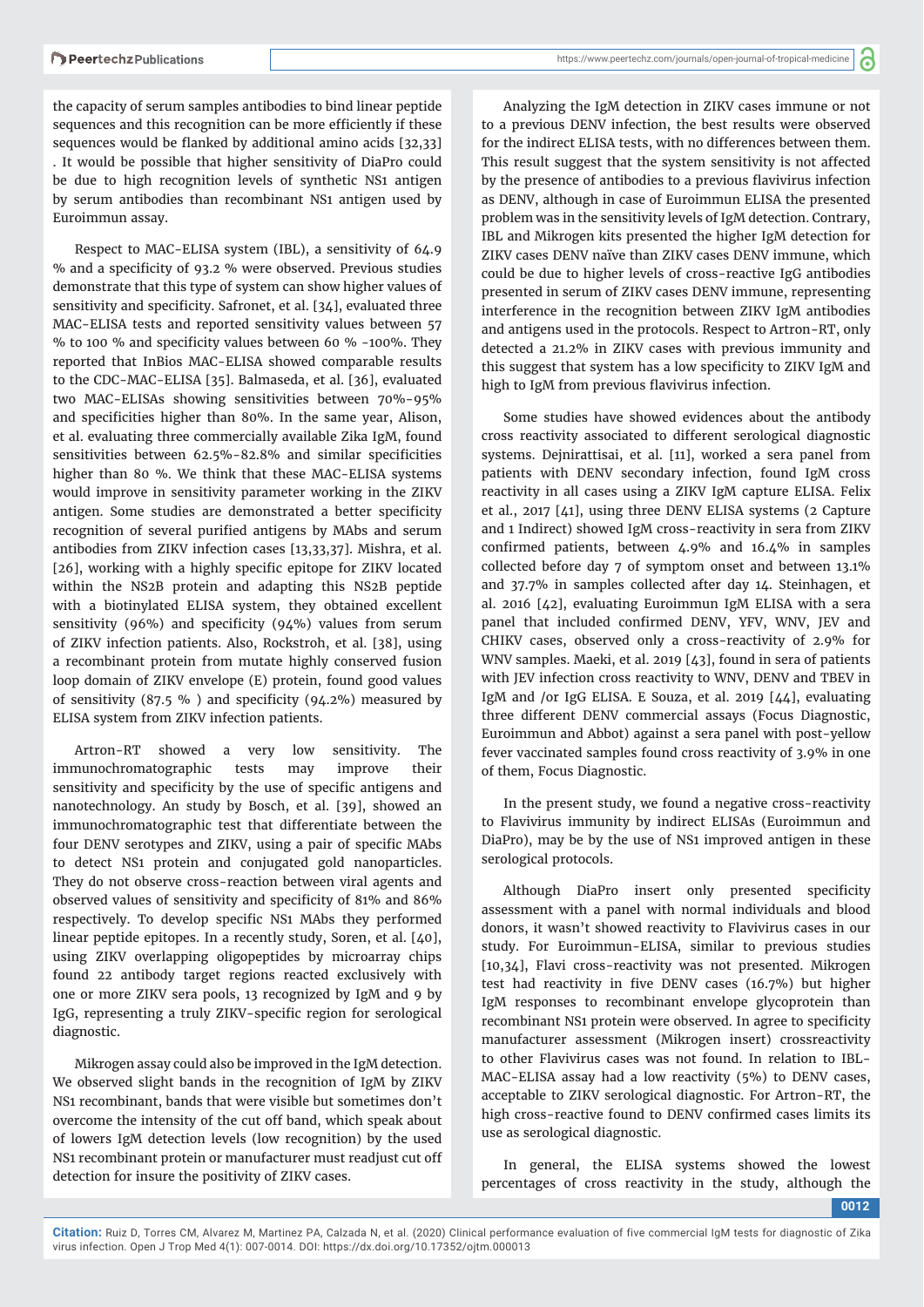indirect ELISAs (Euroimmun and DIAPRO) not revealed IgM cross reactivity against samples with serological immunity to other *flavivirus* (DENV confirmed cases and YF vaccinated individuals). This could be due to the use of highly purified and specific NS1 antigens. It is to know that IgM antibodies elicited to the E proteins of DENV and other flaviviruses are highly cross-reactive with ZIKV E protein, contrary to antibody response against non-structural proteins that is more viruses specific. However, the sensitivity levels for Euroimmun system were the lowest in the study and its usefulness for ZIK serological diagnostic is not good. DIAPRO system showed the best functional parameters from the present study. Respect to IBL assay, we think that the low cross reactivity in DENV samples could be improve, working in the unspecified ZIKV antigen conjugated used in the protocol. Mikrogen system should improve in the IgM cross reactivity in samples with DENV infection.

## **Conclusions**

This evaluation used 200 serum samples to determine the ability of five commercial tests to detect anti-ZIKV IgM in serum samples from confirmed ZIKV infection cases and other with different viral infections that could often co-circulate with it, as DENV. The specificity of evaluated tests was acceptable, although the sensitivity was variable, representing a limitation to the use of some of them in the diagnostic routine practice. An available and sustainable surveillance system for risk individual groups to ZIKV infection, mainly pregnancy woman, it is necessary and serological devices offer a good alternative. DiaPro-ELISA showed the most acceptable assessed parameters for this use, with a sensitivity of 87.8  $%$  and a specificity of 99.0 %. Also, the best agreement with reference molecular standard for IgM detection (kappa: 0.87) was showed. This assay can be recommended as a serological tool in serum samples collected between days 5 and 7 of symptoms onset, identifying a recent infection case of ZIKV. Furthermore, it could be recommender a small evaluation in asymptomatic and symptomatic pregnancy woman samples group because we don't include this type of specimens in our study. Although, we don't evaluated IgG detection in the present work, it is important to have in account the ability of IgG detection for serological confirmation. All producers have a protocol for ZIKV IgG detection.

#### **Data availability**

All datasets on which the conclusions of the manuscript rely are attached with the manuscript.

#### **Acknowledgements**

The authors wish to thank IBL International, Euroimmun Medizinische Labordiagnostika AG, Diagnostic Bioprobes, Artron and Mikrogen Diagnostik for donating the kits for this study. We thank to all authors for their suggestions and reviewing this manuscript.

# **Funding Information**

This research was supported by European Commission [grant number.1801046] and ZikaPlan Research Project.

The funders had no role in study design, data collection and analysis, decision to publish, or preparation of the manuscript.

#### **References**

- 1. ECDC. Rapid risk assessment: Zika virus epidemic in the Americas: potential association with microcephaly and Guillain-Barré syndrome. In. Stockholm:: European Centre for Disease Prevention and Control (ECDC); 2015.
- 2. Duffy MR, Chen TH, Hancock WT, Powers AM, Kool JL, et al. (2009) Zika virus outbreak on Yap Island, Federated States of Micronesia. N Engl J Med 360: 2536-2543. **Link:** https://bit.ly/2WBuz2i
- 3. Gould EA, Solomon T (2008) Pathogenic flaviviruses. Lancet 371: 500-509. **Link:** https://bit.ly/3ftQWiY
- 4. Weaver SC, Costa F, Garcia-Blanco MA, Ko AI, Ribeiro GS, et al. (2016) Zika Virus: History, Emergence, Biology, and Prospects for Control. Antiviral Res 130: 69-80. **Link:** https://bit.ly/2WwZywB
- 5. Grossi-Soyster EN, LaBeaud AD (2017) Clinical aspects of Zika virus. Curr Opin Pediatr 29: 102-106. **Link:** https://bit.ly/3bcmre7
- 6. Wikan N, Smith DR (2016) Zika virus: history of a newly emerging arbovirus. Lancet Infect Dis 16: e119-e126. **Link:** https://bit.ly/3fsxMtL
- 7. Chua A, Prat I, Nuebling CM, Wood D, Moussy F (2017) Update on Zika Diagnostic Tests and WHO's Related Activities. PLoS Negl Trop Dis 11: e0005269. **Link:** https://bit.ly/3dnrmKv
- 8. Lanciotti RS, Kosoy OL, Laven JJ, Velez JO, Lambert AJ, et al. (2008) Genetic and serologic properties of Zika virus associated with an epidemic, Yap State, Micronesia, 2007. Emerg Infect Dis 14: 1232-1239. **Link:** https://bit.ly/2YII9U7
- 9. Charrel RN, Leparc-Goffart I, Pas S, de Lamballerie X, Koopmans M, et al. (2016) Background review for diagnostic test development for Zika virus infection. Bull World Health Organ 94: 574-584D. **Link:** https://bit.ly/2xLTM1O
- 10. Steinhagen K, Probst C, Radzimski C, Chanasit JS, Emmerich P, et al. (2016) Serodiagnosis of Zika virus (ZIKV) infections by a novel NS1-based ELISA devoid of cross-reactivity with dengue virus antibodies: a multicohort study of assay performance, 2015 to 2016. Euro Surveill 21. **Link:** https://bit.ly/35C8IvI
- 11. Dejnirattisai W, Supasa P, Wongwiwat W, Rouvinski A, Barba-Spaeth G, et al .(2016) Dengue virus sero-cross-reactivity drives antibody-dependent enhancement of infection with zika virus. Nat Immunol 17: 1102-1108. **Link:** https://go.nature.com/2WbPk5D
- 12. Priyamvada L, Hudson W, Ahmed R, Wrammert J (2017) Humoral crossreactivity between Zika and dengue viruses: implications for protection and pathology. Emerg Microbes Infect 6: e33. **Link:** https://bit.ly/3dihW2S
- 13. Stettler K, Beltramello M, Espinosa DA, Graham V, Cassotta A, et al. (2016) Specificity, cross-reactivity, and function of antibodies elicited by Zika virus infection. Sci 353: 823-826. **Link:** https://bit.ly/3dsLFpN
- 14. Castanha PMS, Nascimento EJM, Braga C, Cordeiro MT, de Carvalho OV, et al. (2017) Dengue Virus-Specific Antibodies Enhance Brazilian Zika Virus Infection. J Infect Dis 215: 781-785. **Link:** https://bit.ly/2YNhhmh
- 15. Granger D, Hilgart H, Misner L, Christensen J, Bistodeau S, et al. (2017) Serologic Testing for Zika Virus: Comparison of Three Zika Virus IgM-Screening Enzyme-Linked Immunosorbent Assays and Initial Laboratory Experiences. J Clin Microbiol 55: 2127-2136. **Link:** https://bit.ly/3bcnc6X
- 16. Vazquez S, Acosta N, Ruiz D, Calzada N, Alvarez AM, et al. (2009) Immunoglobulin G antibody response in children and adults with acute dengue 3 infection. J Virol Methods 159: 6-9. **Link:** https://bit.ly/3dse3IX
- 17. Vazquez S, Bravo JR, Perez AB, Guzman MG (1997) Inhibition ELISA. Its utility for classifying a case of dengue. Rev Cubana Med Trop 49: 108-112. **Link:** https://bit.ly/35EaUTp

**0013**